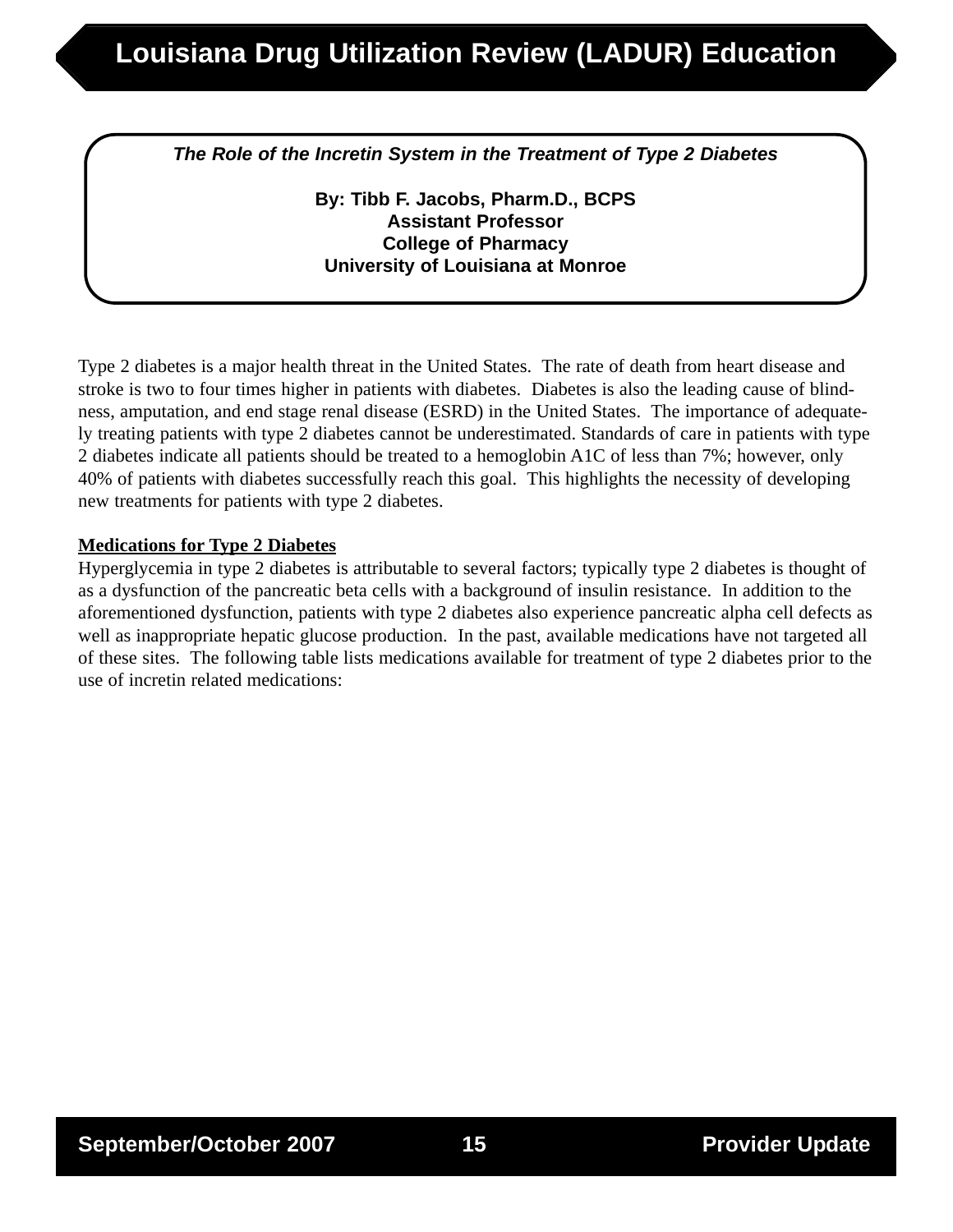| <b>Medication</b>                                                                                                                         | <b>Mechanism of</b>                                                                | <b>Adverse Drug</b>                                                                             | A <sub>1</sub> C | <b>Comments</b>                                                                                                                                                                                      |
|-------------------------------------------------------------------------------------------------------------------------------------------|------------------------------------------------------------------------------------|-------------------------------------------------------------------------------------------------|------------------|------------------------------------------------------------------------------------------------------------------------------------------------------------------------------------------------------|
|                                                                                                                                           | <b>Action (MOA)</b>                                                                | Events (ADE)                                                                                    | <b>Decrease</b>  |                                                                                                                                                                                                      |
|                                                                                                                                           |                                                                                    |                                                                                                 |                  |                                                                                                                                                                                                      |
| Metformin                                                                                                                                 | Decrease hepatic glu-<br>cose production;<br>increase glucose<br>uptake (muscle)   | Significant GI upset<br>(cramping and diar-<br>rhea) on initiation                              | $1.5 - 2\%$      | • Modest weight loss<br>• First line therapy according<br>to ADA<br>• Contraindicated in renal<br>impairment and hepatic dis-<br>ease                                                                |
| Sulfonylureas<br>(such as glipizide, gly-insulin secretion from glycemia<br>buride, glimepiride)                                          | Enhance endogenous<br>pancreatic beta cells                                        | Weight gain, hypo-                                                                              | $1.5 - 2\%$      | • Lose efficacy over time                                                                                                                                                                            |
| Non-sulfonylurea sec-Enhance endogenous<br>retagogues<br>Prandin <sup>®</sup> (repaglin-<br>ide), Starlix <sup>®</sup> ,<br>(nateglinide) | insulin secretion from<br>pancreatic beta cells                                    | Weight gain, hypo-<br>glycemia                                                                  | $0.8 - 1\%$      | • Shorter acting than sulfony-<br>lureas<br>$\bullet$ Dosed with meals<br>• Contraindicated in hepatic<br>dysfunction                                                                                |
| Insulin                                                                                                                                   | Replaces or supple-<br>ments endogenous<br>insulin                                 | Weight gain, hypo-<br>glycemia hypokalemia                                                      |                  | • Contraindicated with hypo-<br>glycemia and hypokalemia<br>· Requires more careful<br>patient monitoring                                                                                            |
| Thiazolidinediones<br>(TZDs)<br>Actos <sup>®</sup> (pioglita-<br>zone), Avandia <sup>®</sup><br>(rosiglitazone)                           | Insulin sensitizers;<br>enhance glucose<br>uptake in adipose and<br>muscle tissues | Weight gain, edema,<br>can potentiate CHF<br>exacerbations,<br>increased LDL<br>(rosiglitazone) | 1.5%             | • Caution with CHF patients<br>• Recent reports of increased<br>risk of MI with rosiglitazone                                                                                                        |
| Alpha glucosidase<br>inhibitors<br>Precose <sup>®</sup> (acarbose),<br>Glyset <sup>®</sup> (miglitol)                                     | <b>Block</b> degradation of<br>complex carbohy-<br>drates in small intes-<br>tine  | Severe GI symptoms<br>(especially flatulence)                                                   | $0.3 - 1\%$      | • Affect post prandial glucose<br>levels<br>• Contraindicated in GI dis-<br>ease/obstruction, IBD, renal<br>failure<br>· Significant drug interactions;<br>administer separately from<br>other drugs |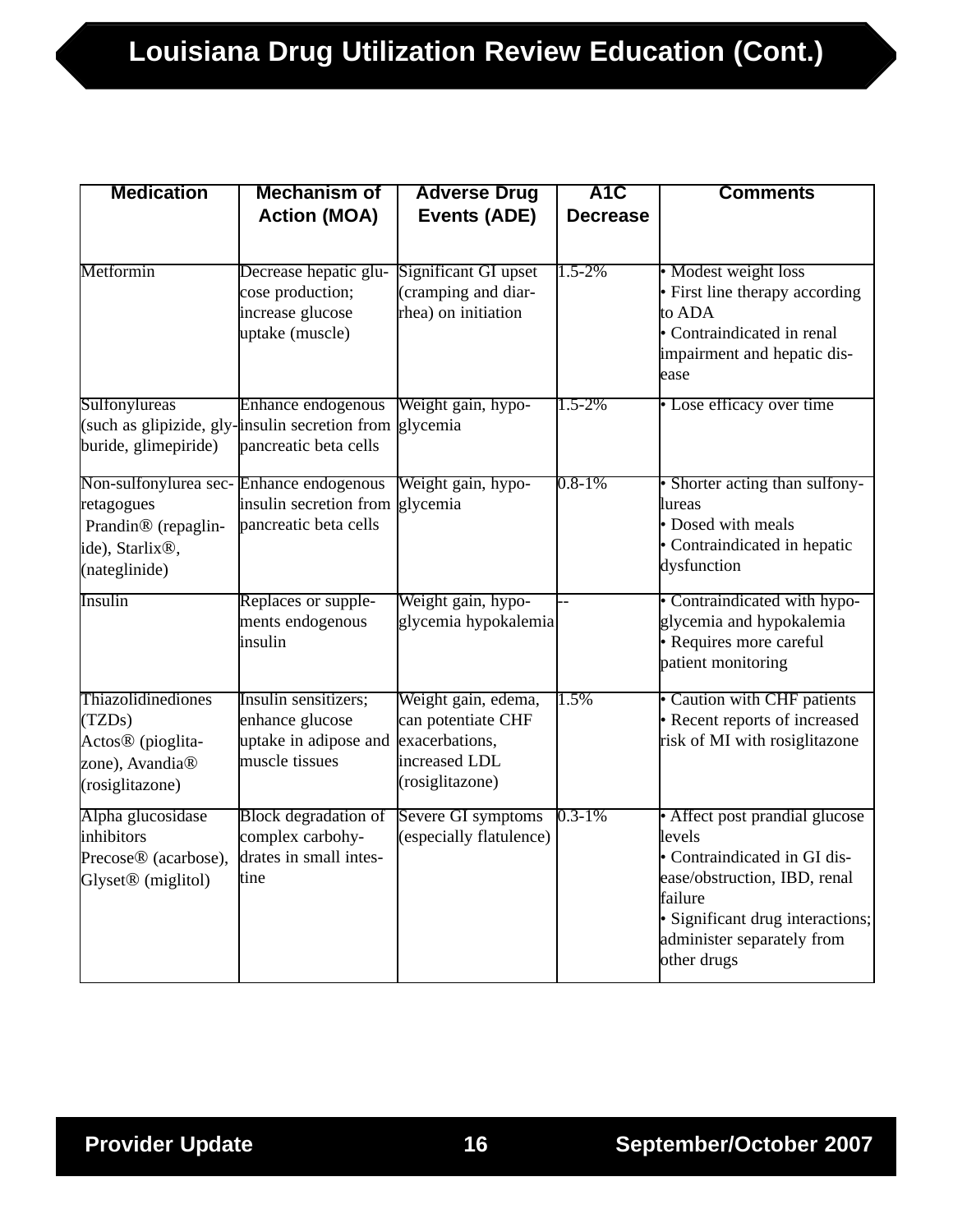# **American Diabetes Association (ADA) Treatment Recommendations**

The ADA recently released treatment guidelines for patients with type 2 diabetes stating that metformin and lifestyle modifications should be used initially in all patients without contraindications. If A1C goal is not met with metformin monotherapy, then one of three second line agents can be added. Currently, TZDs, sulfonylureas, and insulin are considered second line agents. If a patient's goals are still unmet, then insulin therapy should be initiated or intensified. Several medications are not included in this ADA algorithm; this is because of less impressive reductions in A1C and/or a lack of available trial data at the time of publication.

### **The Incretin Effect**

The incretin system represents a novel treatment pathway for patients with type 2 diabetes. The 'incretin effect' was first identified by administering oral and IV glucose to patients without diabetes and testing insulin levels. It was discovered that there is a huge spike in insulin production in healthy patients receiving oral glucose (three times greater insulin production) compared to IV glucose. This led to the theory of gut hormones responsible for this insulin secretion. The **incretin effect** is defined as the difference in insulin response to oral versus IV glucose loads. Eating promotes the secretion of multiple GI hormones involved in regulation of gut motility and stimulation of insulin secretion. In healthy patients, up to 50% of the post-prandial insulin secretion is the result of the incretin effect.

Two gut hormones have been identified: Glucose dependent insulinotropic hormone (GIP) and glucagon like peptide-1 (GLP-1). Secretion of GLP-1 is impaired in patients with type 2 diabetes. GLP-1, which is secreted in response to nutrients, enhances insulin secretion in a glucose dependent manner, and is produced in L cells of the small intestine. GLP-1 exerts its main effect by stimulating glucose dependent insulin release from pancreatic beta cells. In addition, GLP-1 slows gastric emptying, inhibits inappropriate postmeal glucagon release from the pancreatic alpha cells, and promotes satiety, thereby decreasing food intake.

GLP-1 has a very short half life (plasma half life  $\leq$ 1 minute); it is degraded almost immediately by the dipeptidyl peptidase-4 enzyme (DPP-4). Presently, strategies are being aimed at developing GLP-1 analogues and receptor agonists (incretin mimetics) that resist degradation by DPP-4, as well as agents that inhibit DPP-4 resulting in increased levels of endogenous GLP-1.

# **Current Incretin Treatment Options**

There are presently two incretin treatment strategies currently available and several others on the horizon. As mentioned earlier, there are the GLP-1 agents and the DPP-4 inhibitors. Of the GLP-1 agents, only exenatide (Byetta®) is currently available. Exenatide LAR (once weekly dosing) and liraglutide (once daily dosing) are still in development. There are several DPP-4 inhibitors still in clinical trials, including vildagliptin (Galvus®) and saxagliptin. Only sitagliptin (Januvia®) has currently received FDA approval.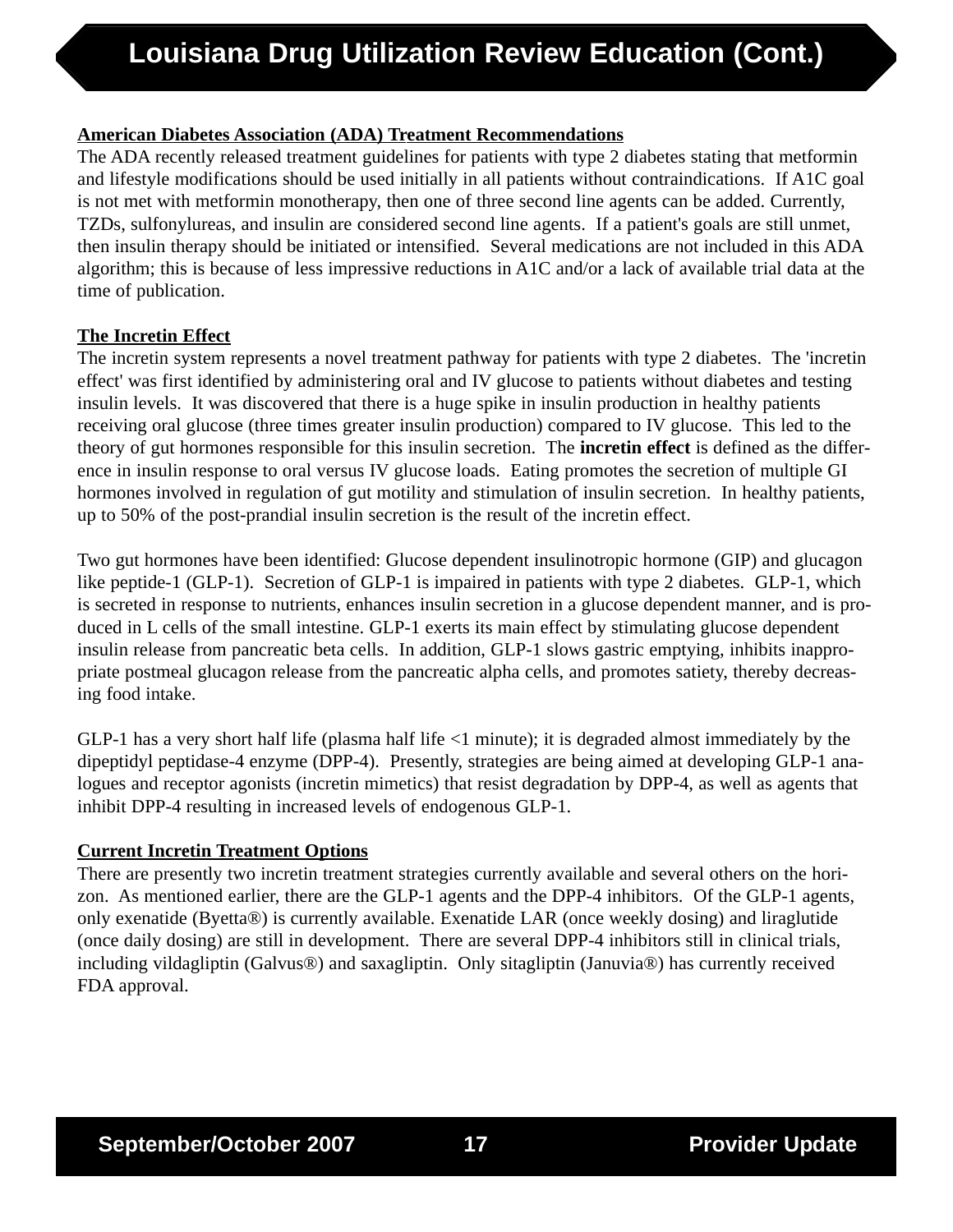# **Exenatide (Byetta®)**

Exenatide (Byetta®) is the first in a new class of incretin mimetics. It enhances glucose dependent insulin secretion, suppresses inappropriately elevated glucagon secretion, and slows gastric emptying. Exenatide is derived from exendin 4, which is found in the salivary gland of the Gila monster. Since it is a synthetic GLP-1 agonist, it resists degradation by DPP-4.

Exenatide is indicated only as an adjunct therapy for treatment of type 2 diabetes. It can be used in combination with metformin, sulfonylureas, TZDs, metformin + TZD, or metformin + sulfonylurea. Exenatide is available as a prefilled pen in a 5 mcg or 10 mcg dosage; each pen delivers 60 doses. Patients will need to purchase pen needles separately. Exenatide is typically administered via subcutaneous injection 60 minutes before morning and evening meals. Therapy is initiated with the 5 mcg dose; titration to the 10 mcg dose can be done after 4 weeks of treatment at the lower dose. Exenatide is predominately renally excreted; therefore, it is not recommended in patients with severe renal impairment. Exenatide is also not recommended in patients with severe gastrointestinal disease due to its gastrointestinal side effects.

Many patients (40%) experience nausea upon initiation of therapy; other common side effects seen in trials are vomiting, diarrhea, jitteriness, headache, and injection site reactions. With continuation of therapy, the GI side effects decrease. Hypoglycemia is not seen when Byetta is combined with metformin; however, when Byetta® is used with the sulfonylureas, the risk of hypoglycemia is increased. Despite the nausea upon therapy initiation, many patients are willing to try Byetta® because of the weight loss seen with this product. In trials of up to 30 weeks, weight loss of up to 3 kg is seen; in longer trials, lasting 82 weeks, average weight loss is 4.4 kg. Patients with larger baseline BMIs (>40) had a greater mean reduction in weight than patients with smaller BMIs  $(\langle 25 \rangle; 7 \text{ kg of weight loss versus } 2 \text{ kg},$  respectively.

Due to Byetta's® effect on gastric emptying, it should be used cautiously with medications requiring rapid GI absorption. Caution patients to take medications such as oral contraceptives and antibiotics at least one hour before a Byetta® injection. There have been some cases of increased INR in warfarin patients using exenatide concomitantly.

Byetta® was approved based on three clinical trials lasting 30 weeks; the trials contained a total of 1446 patients. Byetta® was studied in combination with metformin, sulfonylureas, and metformin + sulfonylurea. When compared to placebo, sustained weight loss was seen in all three studies. Decreases in A1C of 0.8% were seen when exenatide 10 mcg BID was combined with metformin, 0.9% with sulfonylurea, and 0.8% when combined with metformin and sulfonylurea. Byetta® was also studied in 233 patients uncontrolled on pioglitazone alone; decrease in A1C at 16 weeks was 0.8%.

# **Sitagliptin (Januvia®)**

Sitagliptin (Januvia®) is the first in another new class of medications. Sitagliptin acts as an inhibitor of the enzyme dipeptidyl peptidase IV (DPP-4). This is the enzyme responsible for the degradation of GIP and GLP-1. By inhibiting the DPP-4 enzyme, the half life of endogenous GLP-1 is increased. Sitagliptin is approved as monotherapy or combination therapy with TZDs or metformin for the treatment of type 2 diabetes. Dosing for sitagliptin is simple; most patients receive 100 mg QD. However, for patients with renal insufficiency (CrCl between 30-50 mL/min) 50 mg QD is the maximum dose, and for patients with severe renal insufficiency (CrCl <30 mL/min) 25 mg QD is the maximum dose.